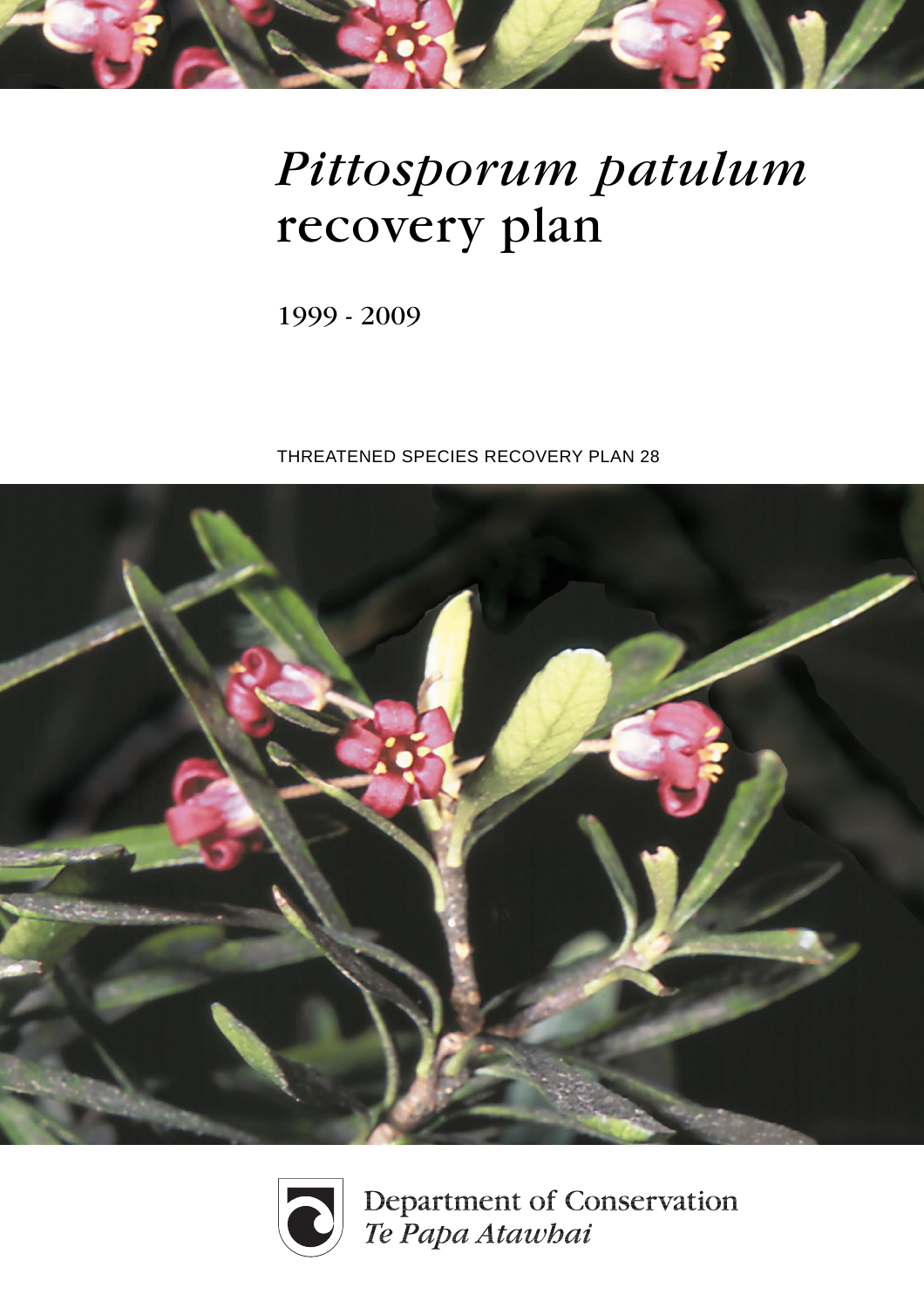### Recovery plans

This plan is one of a series published by the Department of Conservation stating the Department's intentions for the conservation of particular plants and animals over a defined period. In focusing on goals and objectives for management, recovery plans serve to guide the Department in its allocation of resources, and to promote discussion amongst a wider section of the community.

After the preparation of a technical report which was refined by scientists and managers both within and outside the Department, a draft of this plan was sent to the New Zealand Conservation Authority, and relevant conservation boards for comment. After further refinement, this plan was formally approved by the Director-General of Conservation in 1999. A review of the plan is due after ten years, or sooner if new information leads to proposals for a significant change in direction. It will remain operative until a reviewed plan is in place.

The Department acknowledges the need to take account of the views of the tangata whenua and the application of their values in the conservation of natural resources. While the expression of these values may vary, the recovery planning process provides opportunities for consultation between the Department and the tangata whenua.. Departmental conservancy Kaupapa Atawhai Advisors are available to facilitate this dialogue.

A recovery group consisting of people with knowledge of *P. patulum* and an interest in its conservation has been established to review progress in the implementation of this plan, and to recommend to the Department any changes which may be required as management proceeds. Comments and suggestions relating to the conservation of *P. patulum* are welcome and should be directed to the recovery group via any office of the Department or to the Biodiversity Recovery Unit.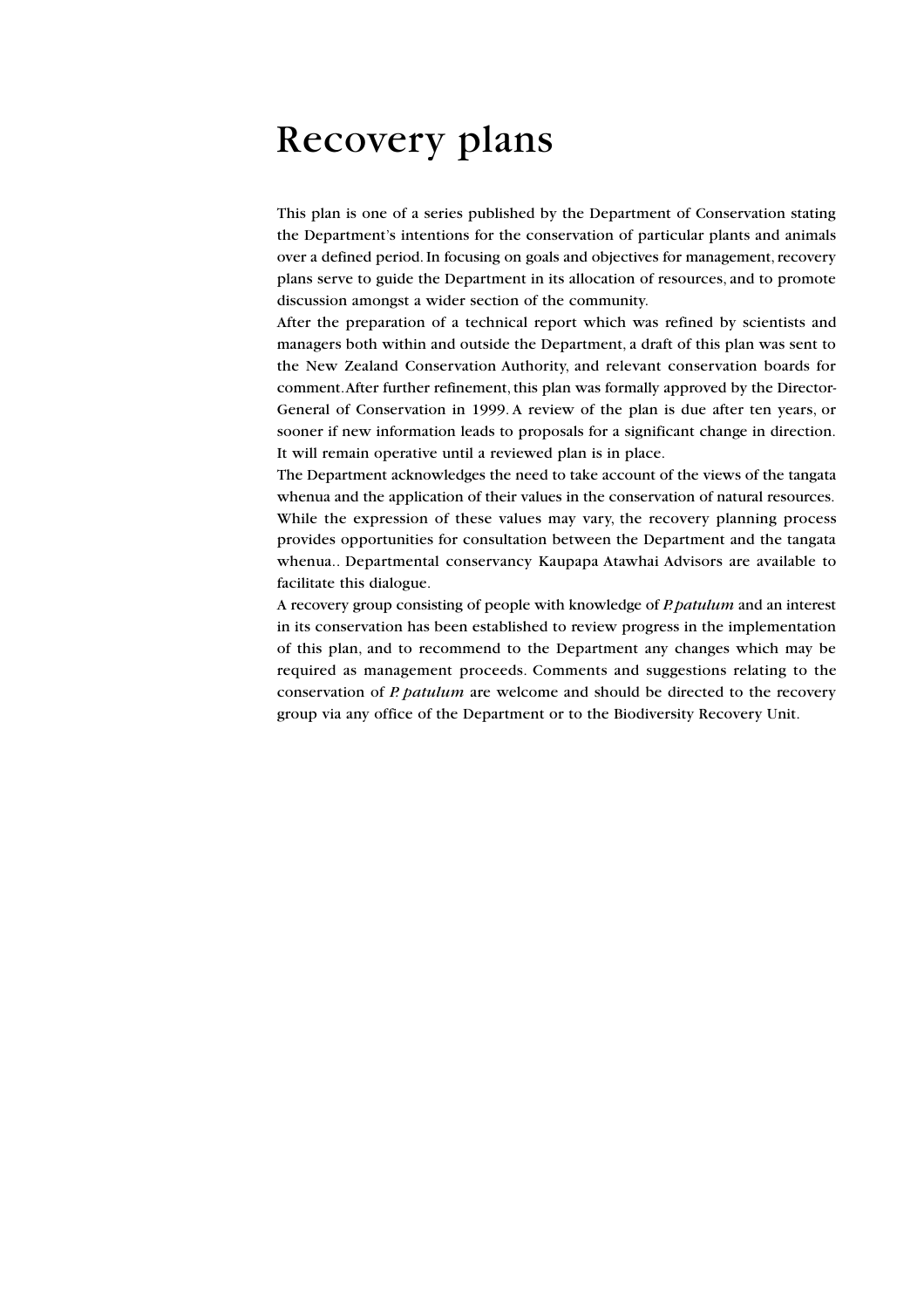### *Pittosporum patulum* recovery plan

1999 - 2009

THREATENED SPECIES RECOVERY PLAN 28

Published by: Department of Conservation P. O. Box 10-420 Wellington NEW ZEALAND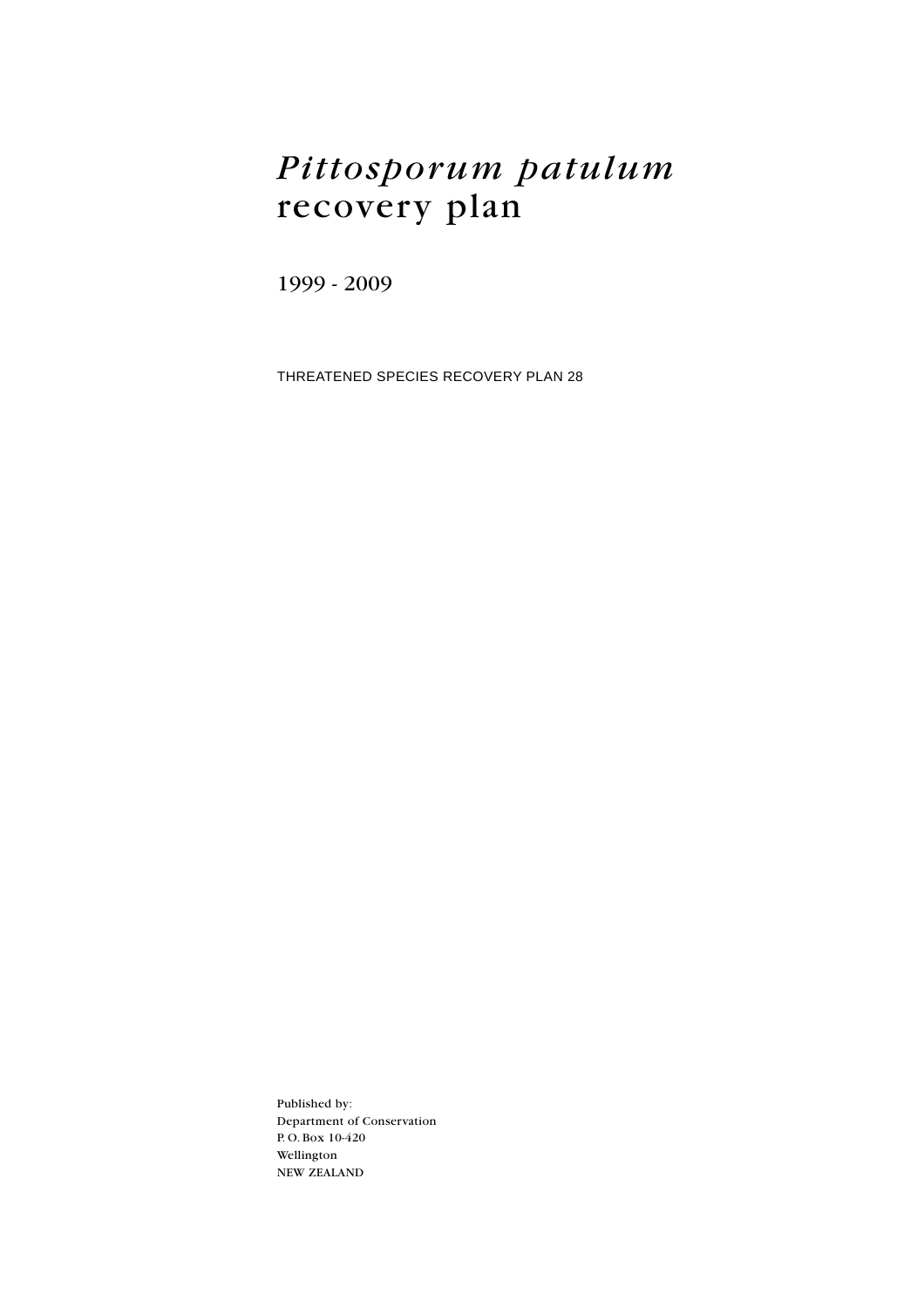Prepared by: A. J. Townsend Biodiversity Recovery Unit, Conservation Sciences Centre, Department of Conservation, Wellington

ISSN: 1170-3806 ISBN: 0-478-21843-5

© 1999 Department of Conservation

Cover photo: Flowers and adult leaves of *Pittosporum patulum*, Tophouse Scenic Reserve. Photo by A. J. Townsend.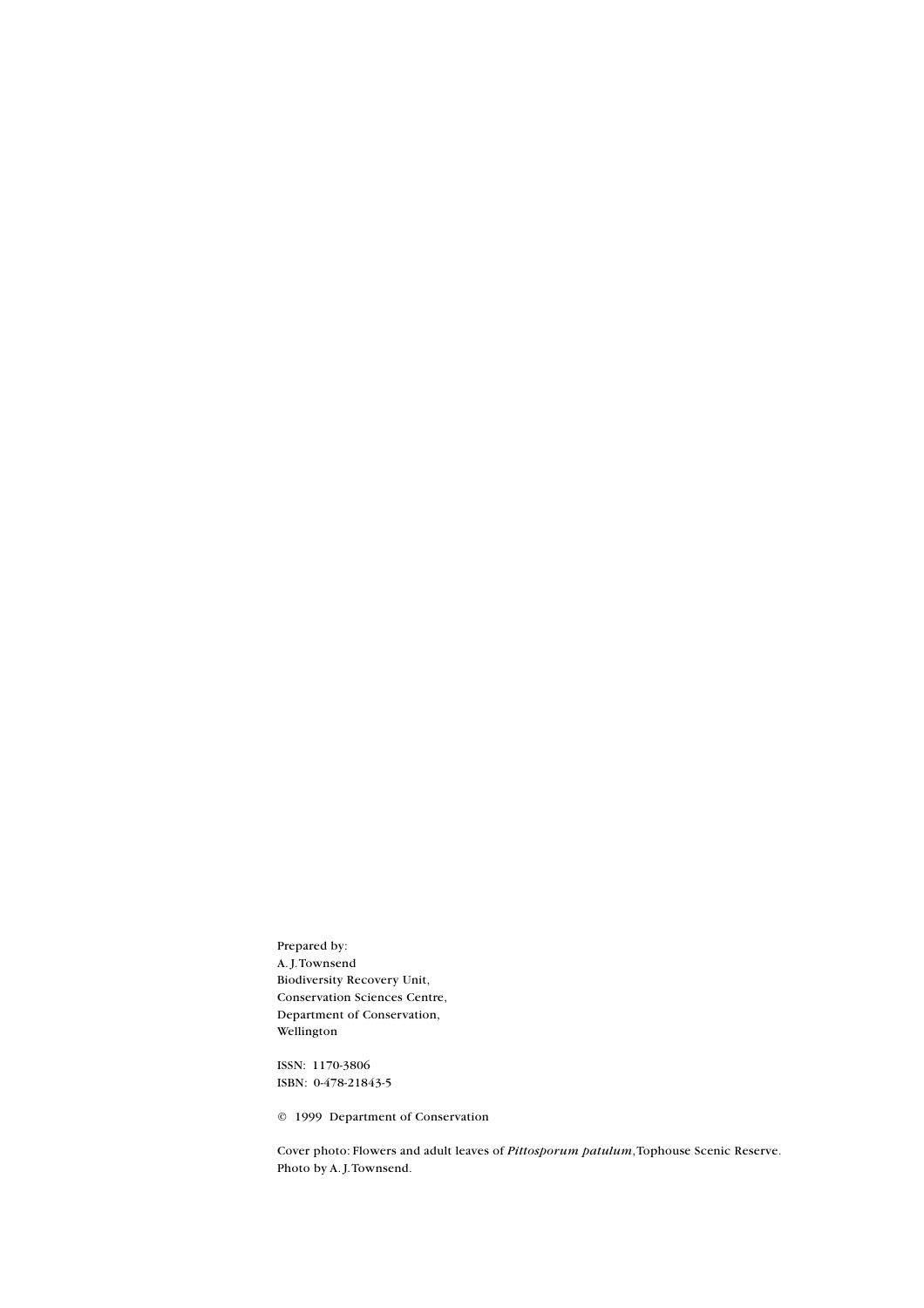### Abstract

*Pittosporum patulum* is a shrub or small tree occurring in subalpine scrub and beech forest in the north-western and eastern South Island of New Zealand. It has undergone a significant decline throughout much of its range, and this is attributed to browse from possums, ungulates and rodents. Little is known about the ecology of this species, but as more information is collected through monitoring and survey, it is becoming evident that recovery is possible. This plan sets in place, the steps that will achieve this.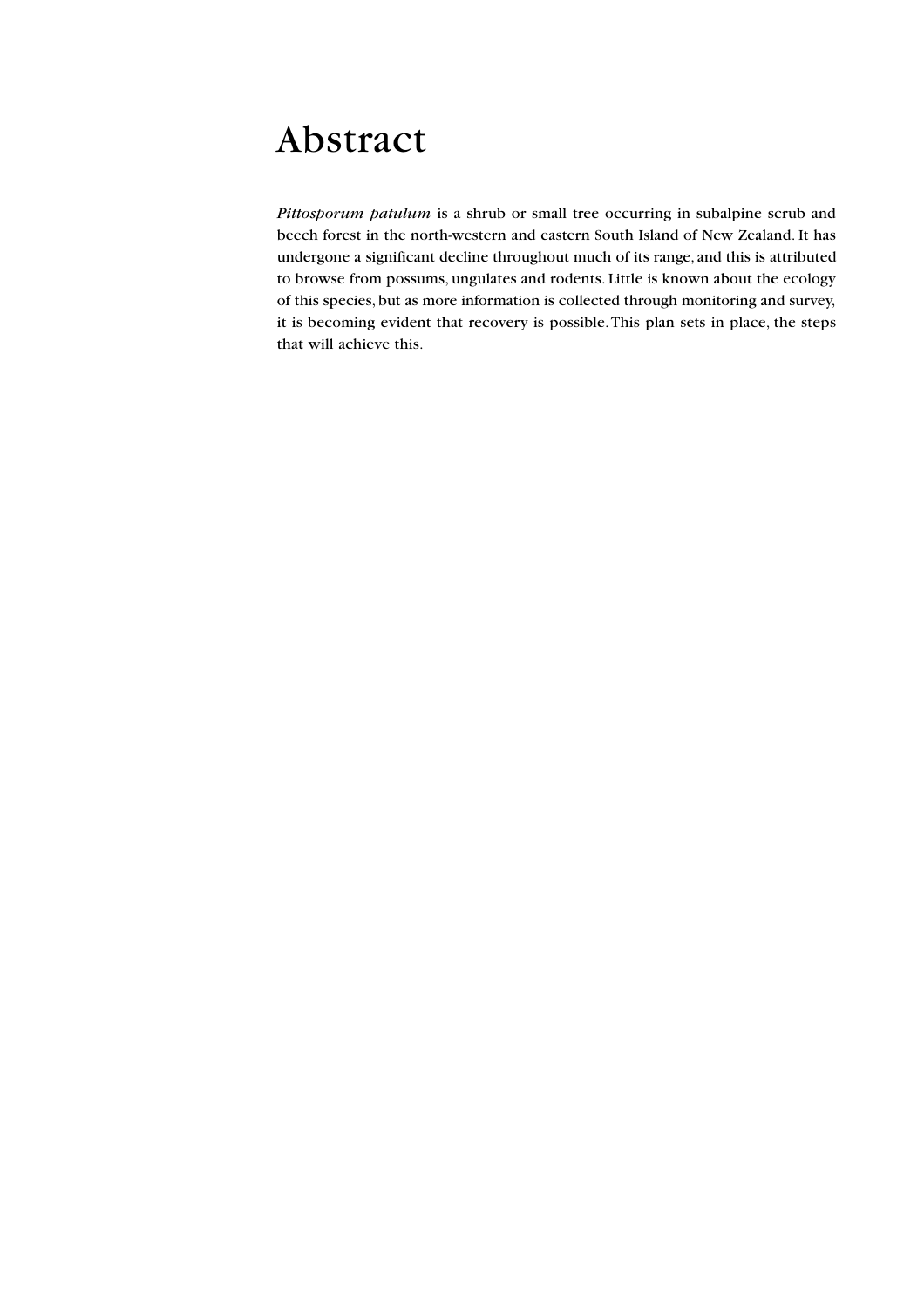### CONTENTS page

| Introduction                              | 1              |
|-------------------------------------------|----------------|
| Past/present distribution                 |                |
| Species ecology and biology               |                |
| Causes of decline and threats             |                |
| Past conservation effort                  | $\overline{c}$ |
| Options for recovery                      | 4              |
| Recovery strategy                         | 5              |
| Vision                                    | 5              |
| Goals for the term of this plan           | 5              |
| Workplan                                  | 6              |
| Acknowledgements                          | 9              |
| Selected bibliography and further reading | 10             |
| Appendix 1: Published Recovery Plans      |                |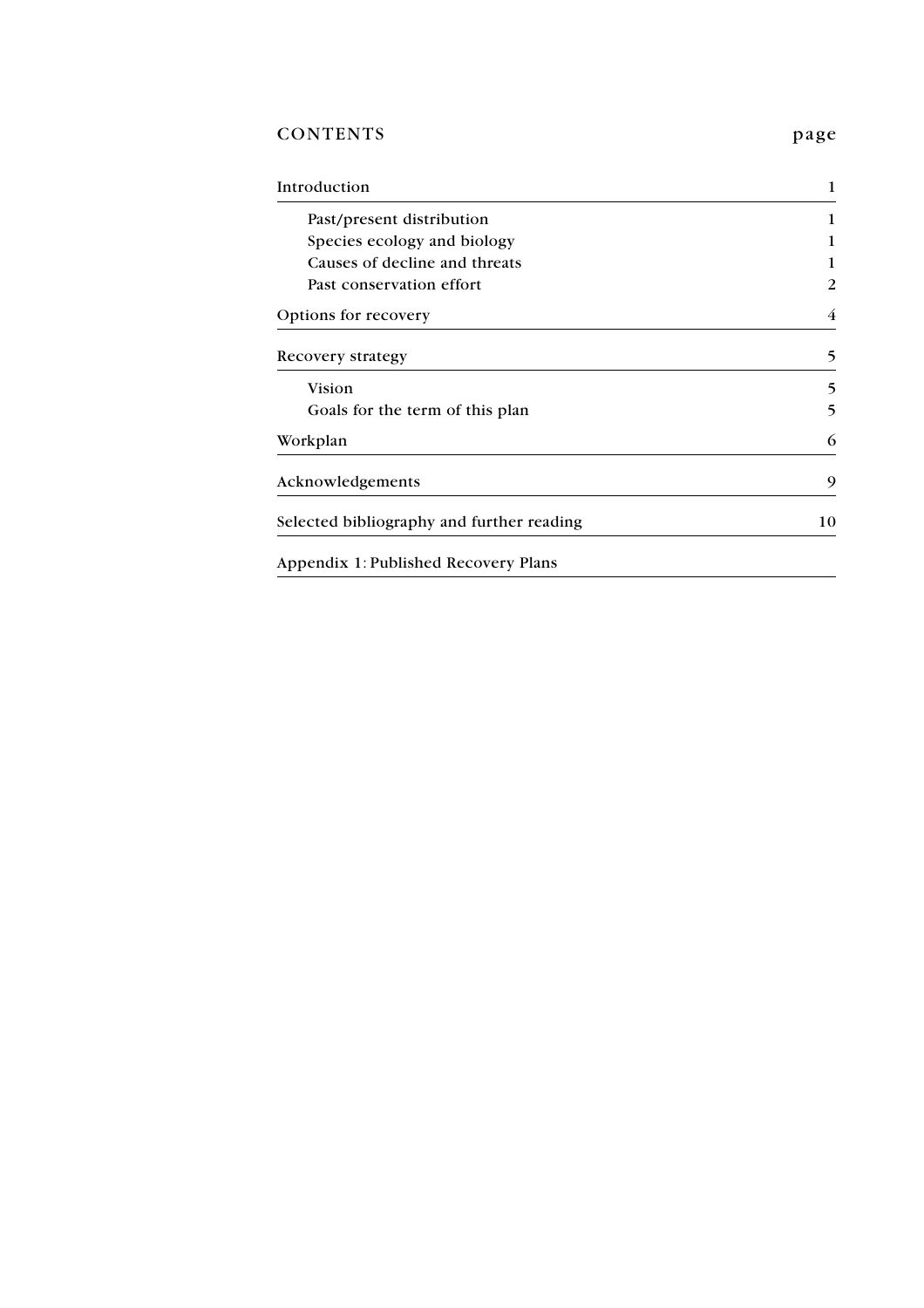### Introduction

*Pittosporum patulum* is a small tree that grows to about six metres in height, is heteroblastic, and has deep red flowers that appear in spring. Adults are apparently scarce in some regions and this is thought to be the result of browse by introduced mammals. *P. patulum* is given the IUCN rank of "Endangered" in Cameron *et al.* (1995), and is a "Category B" priority species for conservation action within the Department of Conservation (Molloy *et al.* 1994).

#### PAST/PRESENT DISTRIBUTION

*P. patulum* is endemic to South Island, found in north-west Nelson, and from eastern Nelson south to the head of Lake Hawea; Figure 1. It occurs in three conservancies: Nelson/Marlborough, Canterbury, and Otago.

#### SPECIES ECOLOGY AND BIOLOGY

*P. patulum* occurs in subalpine scrub, and canopy gaps in mountain beech forest. It often occurs in sites that have undergone disturbance (e.g., avalanche chutes, fire induced scrub, and river margins), although it is not always required for regeneration. Strongholds of adults occur in subalpine scrub that are recruiting without disturbance, and bluffs in beech forest are similarly little-disturbed. Some populations are characterised by large numbers of juveniles and few adults; others are dominated by adults.

*P. patulum* is heteroblastic (i.e., having distinctly different juvenile and adult stages of growth): juveniles have a cryptic, single-stemmed growth form with dark

coloured, linear leaves that are toothed along the margins (see cover photo), and adults form small trees with many spreading branches at their tops. Leaves on adult trees are mostly entire, linear, coriaceous, and broader than juveniles. Flowering occurs in late spring to mid summer, with the production of up to eight, deep red, scented flowers occurring in umbels (figure 2). Very little is known about what pollinates *P. patulum*. Trees are either male or female, although males may produce small quantities of seed. Like most other pittosporums, this species is dispersed by birds, although gravity (e.g., flooding) cannot be discounted.

#### CAUSES OF DECLINE AND THREATS

*P. patulum* is palatable. Ungulates eat juvenile foliage, and possums eat both the juvenile and adult foliage and flowers. Rodents predate seed in litter beneath adult trees, and insect browse can deform new growth. Natural disturbance has eliminated some populations.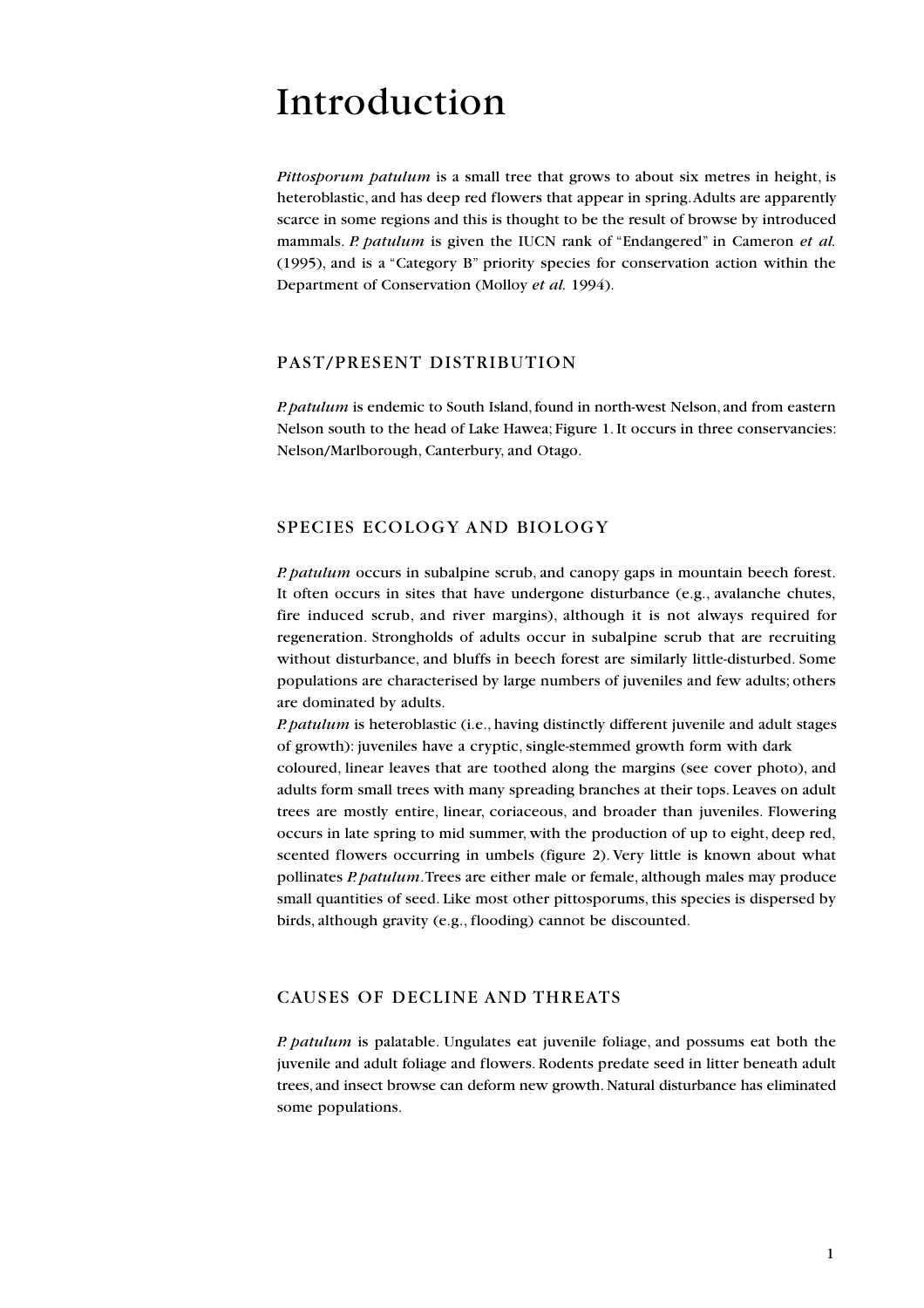

#### PAST CONSERVATION EFFORT

Monitoring by the New Zealand Forest Service at Mount Patriarch, Richmond Range (Nelson/Marlborough Conservancy) commenced in February 1985, and has been continued to the present day. Three more locations (Lees Creek in the Wairau Valley; Rotoiti Mainland Island and Cobb Reservoir) are also being monitored in Nelson/ Marlborough Conservancy. Canterbury Conservancy followed up historical records, and set up monitoring at some populations in the Ohau and Temple catchments. Some adult and semi adult trees in the Huxley Valley have been banded with aluminium bands to protect them from possums and assess resilience, and *Novapipe*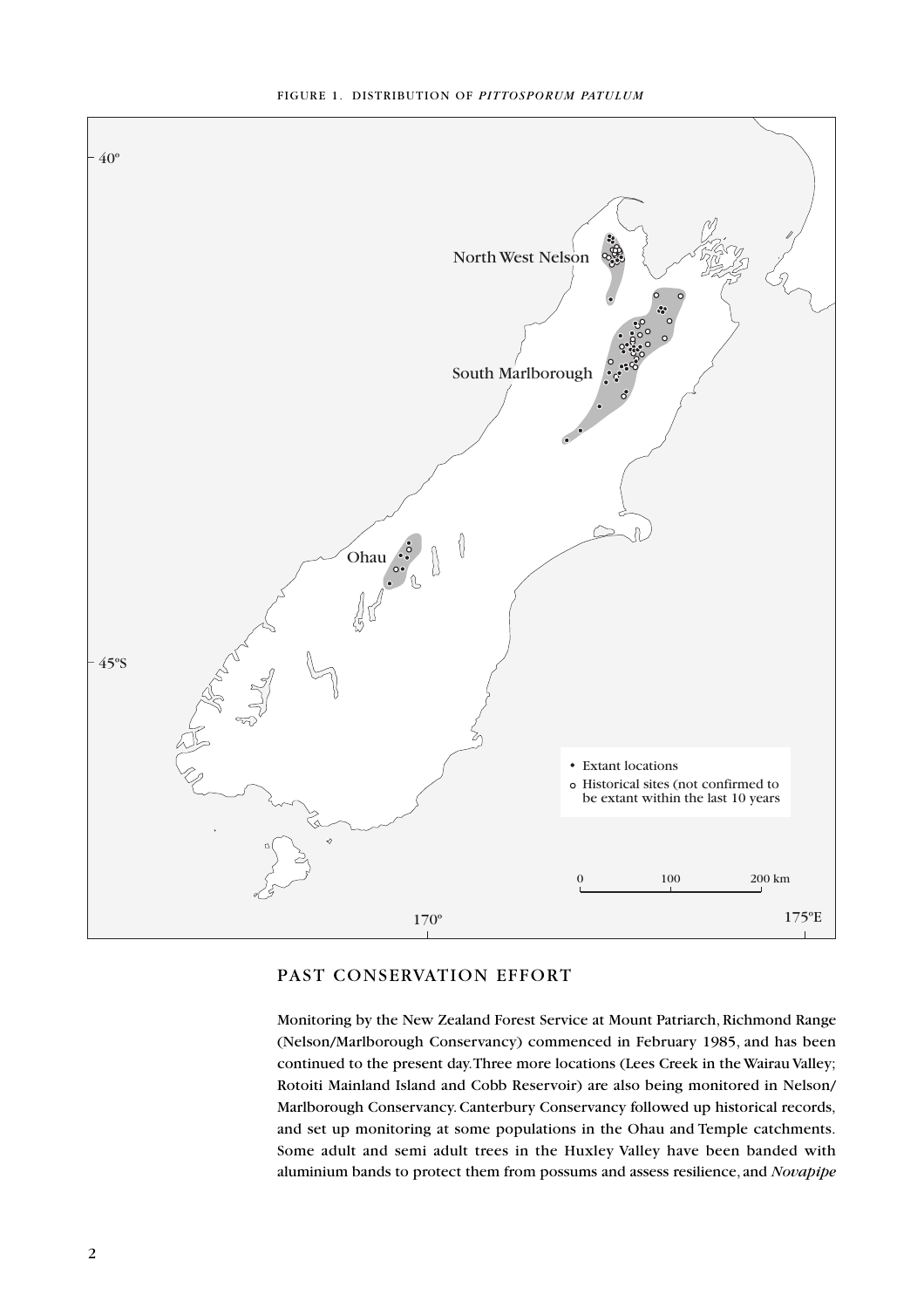Figure 2. Juvenile foliage of *Pittosporum patulum*. Photo: Andrew Townsend.



has been used to achieve the same effect in the Cobb Valley (Nelson/Marlborough Conservancy). A few plants are in cultivation at Motukarara Nursery (of Ohau provenance), and in Nelson at Simpson's Nurseries (provenance unknown, but most likely to be Cobb Valley). An exclosure plot is under construction on Mount Patriarch. It will variously exclude possums, deer and goats, to determine the effects that these browsers have.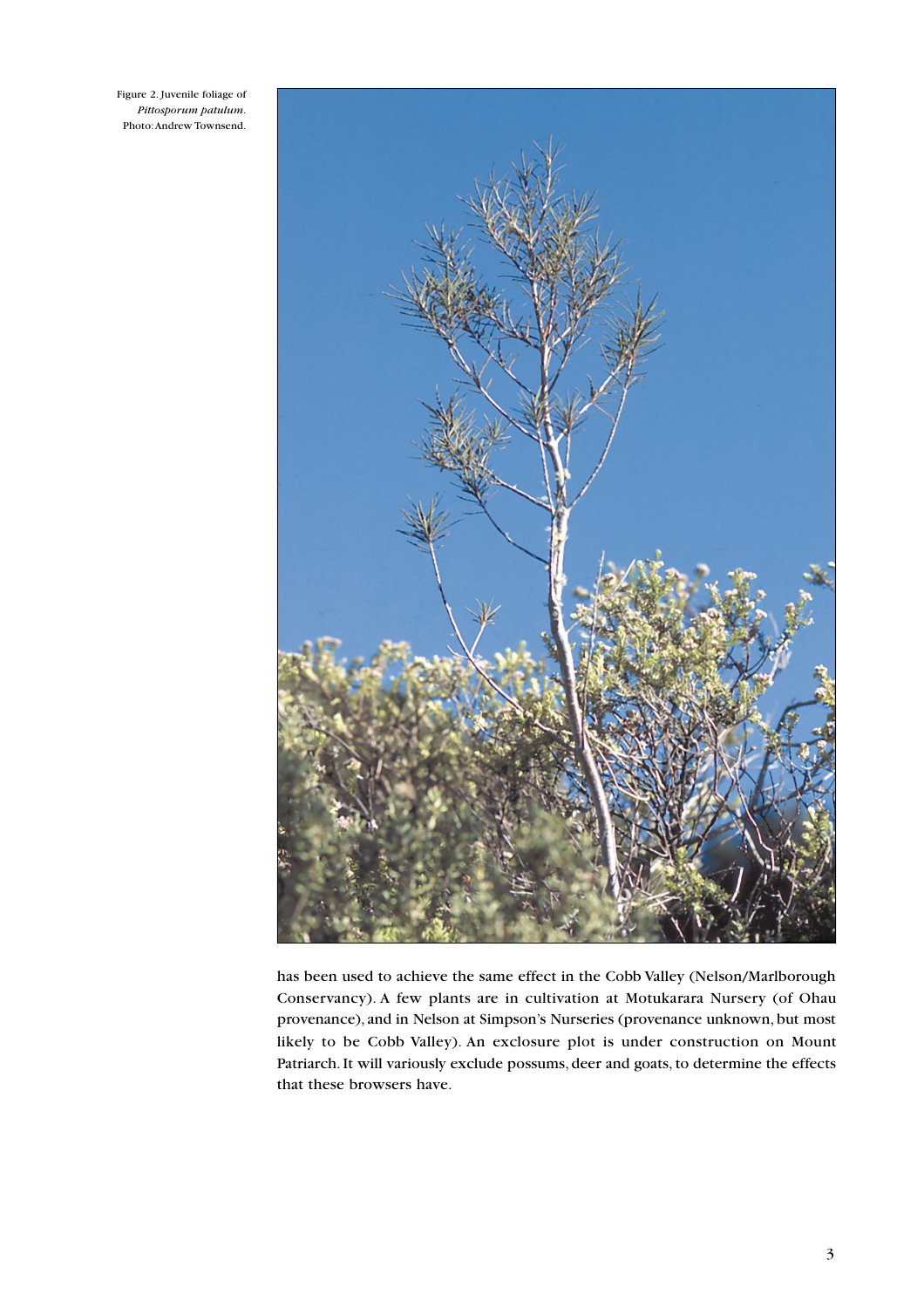#### 1 DO NOTHING

The consequences of this option are that the species may become extinct in some regions in the short to medium term. This will result in a significant reduction of the species range, and possibly genetic diversity. Doing nothing may also result in the species becoming extinct in the long term as the strongholds are weakened by the causes of decline occurring elsewhere.

#### 2 PROTECT PLANTS AT A REPRESENTATIVE SUITE OF SITES

This option provides a cost effective solution for the recovery of *P. patulum*. It requires identification of the minimum number of sites that offer the best prospects for species recovery, and will enable *P. patulum* to continue to effectively function in the wild as a species throughout its range.

#### 3 FULLY PROTECT ALL PLANTS FROM ALL THREATS AT ALL SITES

This option is not cost effective in that it requires a greater amount of resources than are available (both staff and finances).

The conservation strategy outlined in the remainder of this document rejects options 1 and 3, as even the local extinction of *P. patulum* is not acceptable, and the latter is not feasible.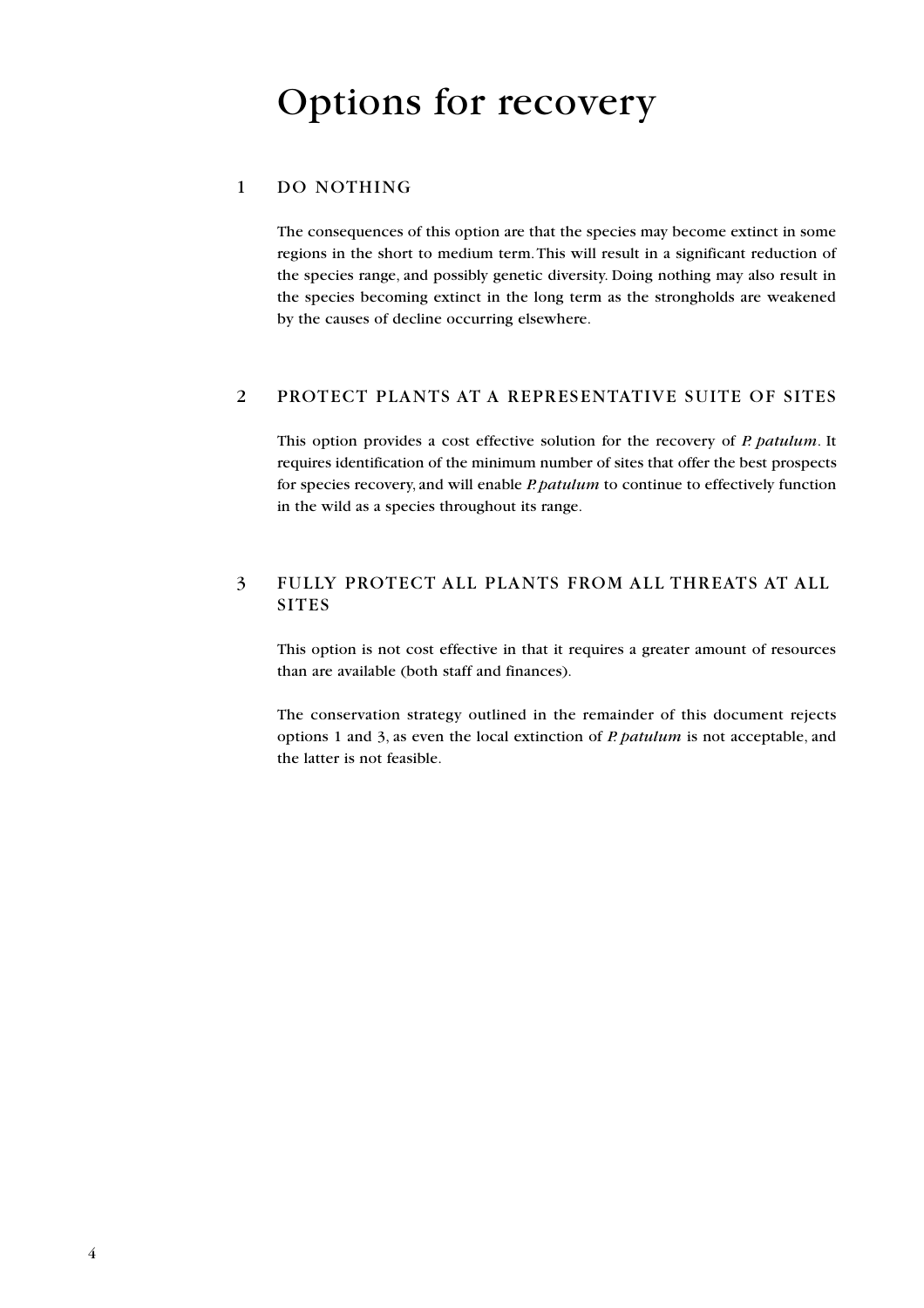### Recovery strategy

#### VISION

*Self-sustaining populations of* P. patulum *occur in the wild, throughout the natural range of the species.*

#### GOALS FOR THE TERM OF THIS PLAN

The following Goals are based upon the assumption that Option 2 (above) is selected.

#### **Goal 1**

Promote public and iwi interest and involvement in the recovery of P. patulum.

#### **Goal 2**

Determine more precisely the distribution, abundance and agents of threat of P. patulum.

#### **Goal 3**

Promote adaptive management and research that address the information deficiencies in species ecology and threats.

#### **Goal 4**

Mitigate threats at sites representative of the ecological range of the species.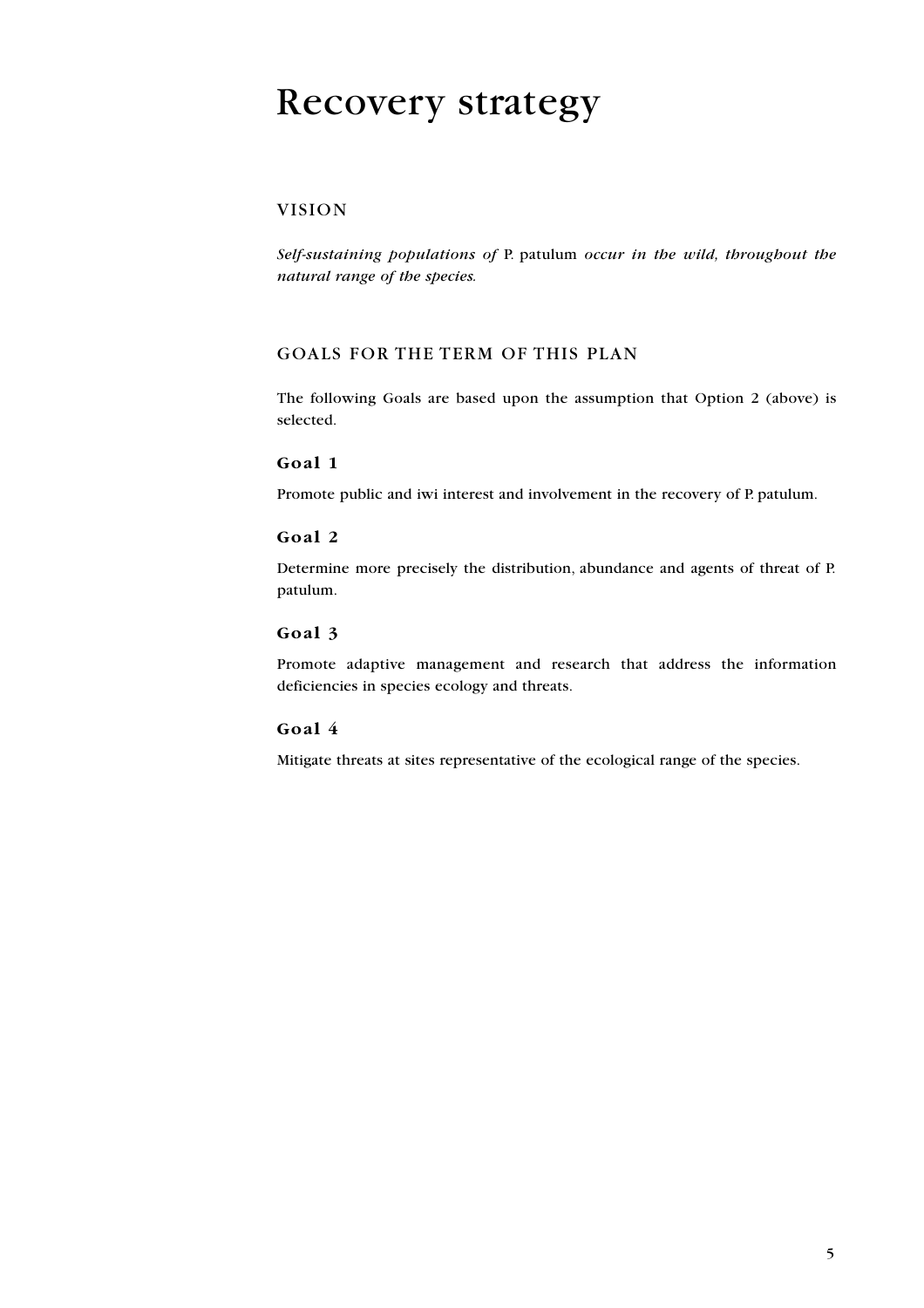## Workplan

To meet each goal, the following actions are required:

#### **Goal 1**

Promote public and iwi interest and involvement in the recovery of P. patulum.

#### *Explanation*

By raising the public awareness of this species, more information about its distribution will become known, and a clearer picture of the ecology of the species will emerge.

Section 4 of the Conservation Act 1987 requires that iwi are closely involved in the development and implementation of this plan. Whether *P. patulum* is taonga, or has any rongoa properties is unknown, but requires investigation.

#### *Actions required to meet this goal:*

- 1 Identify relevant iwi by June 2001.
- 2 Establish working relationship by June 2001.
- 3 Develop two brochures:

A general brochure describing the species for the public, by June 2001.

A more detailed brochure for DOC staff by October 1999.

- 4 Determine the Whakapapa of *P. patulum* by June 2002. Determine the rongoa and taonga values of this species.
- 5 Prepare and publish a technical report that summarises the known ecology and conservation of *P. patulum* by June 2000.

#### **Goal 2**

Determine more precisely the distribution, abundance and agents of threat of P. patulum.

#### *Explanation*

As few locations with adult plants are known effort needs to be put into surveying for more, as they are the key to the survival of the species, and provide a reliable foundation for prioritising all recovery.

#### *Actions required to meet this goal*

- 1 Provide area offices with a list of relevant historical locations by June 2001.
- 2 Survey sites based on historical records by June 2003.

For example: Cox River valley (D. Norton, pers. comm.), grid square NZMS 260 S26 27- 30- (relocation of *CHR 11939*), Spencer Mountains (T. Kirk), and relevant plots from the Forest Survey database (NIVS).

Record relevant information about the location and the population, e.g., Grid reference and description of the location, health and abundance of *P. patulum*, its population structure, associated species, nature of threats occurring (if any), land tenure, etc.

3 Extend survey to a level that permits prioritisation of management effort: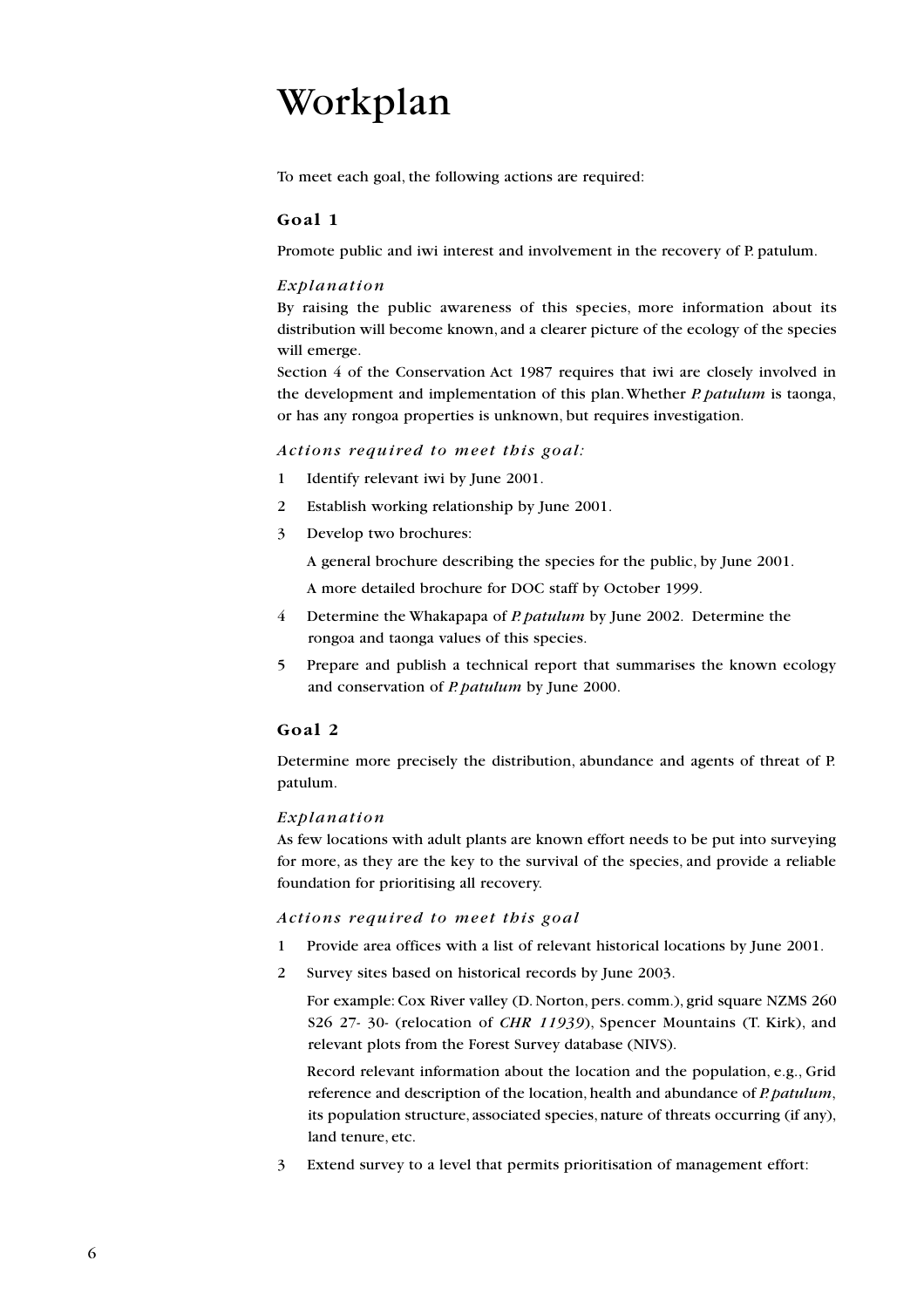#### *Nelson Marlborough Conservancy*

Attempt to locate adults at (or near) sites where juveniles are currently known by 2004.

#### *Canterbury Conservancy*

- Complete preliminary survey in MacKenzie Basin.
- Attempt to fill in disjunctions in Rangitata and Rakaia catchments by 2006.

#### *Otago Conservancy*

- Authentication of historical records and survey of adjoining catchments by 2006.
- 4 Set up sufficient monitoring sites in each conservancy to determine local threats and population dynamics so that sites for management can be selected by 2002.

#### **Goal 3**

Promote adaptive management and research that address the information deficiencies in species ecology and threats.

#### *Explanation*

Efficient management of the species is hindered by knowledge deficiencies in reproductive biology, ecology, and threats. This requires prioritisation of the research topics, *P. patulum* populations and research by management to address these deficiencies.

#### *Actions required to meet this goal*

- 1 Set up a list of research topics on computer, to be managed by the Recovery Group Leader and updated as appropriate.
- 2 Prioritise research topics annually at the Recovery Group Meeting and make them available to potential research providers (e.g., SRU, CRI's, universities).
- 3 Determine population boundaries and prioritise them according to biogeographical significance, ecological significance, and population viability.
- 4 Investigate pest control methods for threats occurring in subalpine scrub and beech forest habitats.

Research questions that require investigation include:

#### *Information about the plant*

- What roles do gravity, water and animals play in the dispersal of *P. patulum* seed?
- What is the timing, regularity and magnitude of reproductive events?
- What impact do browsers have on these events?
- What are the optimum habitat and demographic requirements for reproduction?

#### *Threats*

- Does vulnerability to browse vary at different sites?
- How vulnerable to browse are the different life stages of *P. patulum*?
- What pests and diseases are associated with *P. patulum*, and how are they best controlled?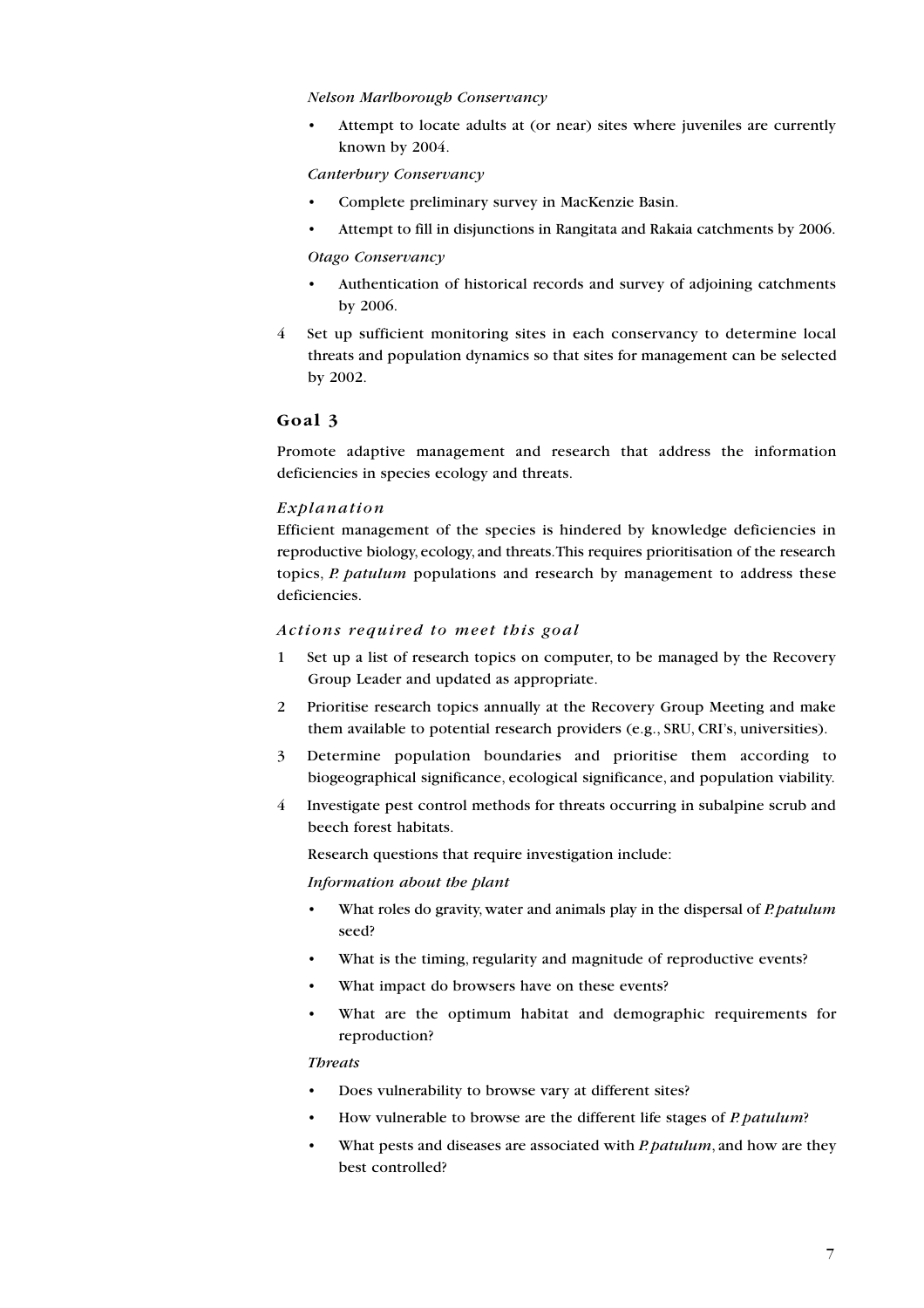- What level of possum control is required to maintain healthy sustainable populations?
- What methods of pest control are most effective for maintaining healthy populations of *P. patulum*?

### **Goal 4**

Mitigate threats at sites representative of the ecological range of the species.

#### *Explanation*

Evidence points to depleted adult populations throughout most of the range of *P. patulum*. Introduced browsers are suggested as the main cause.

#### *Actions required to meet this goal*

- 1 Identify sites that offer the best prospects for threat mitigation by June 2006.
- 2 Develop and implement threat mitigation plans for at least one site in each conservancy by June 2006.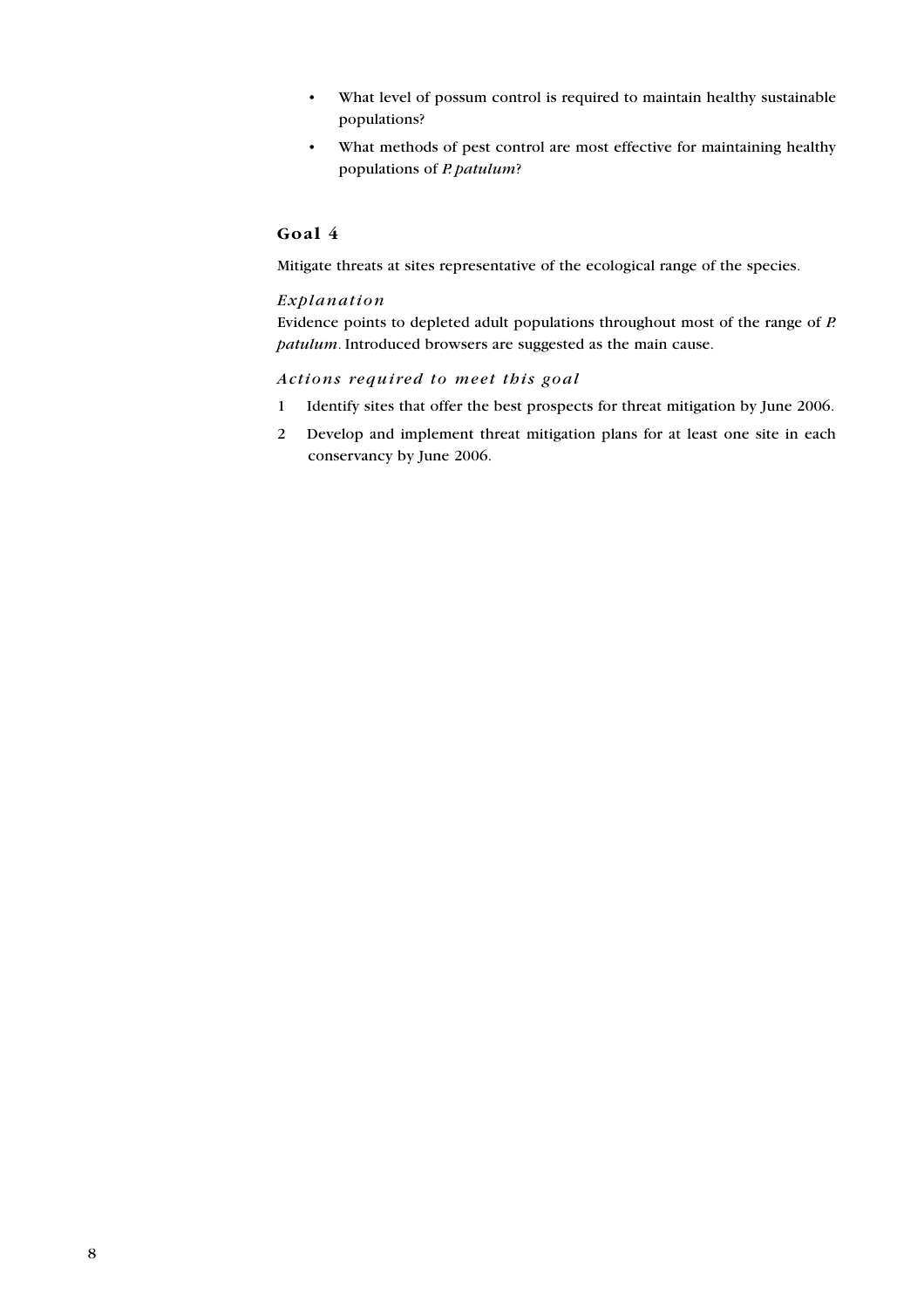## Acknowledgements

The recovery group would like to thank: John Barkla, Shannel Courtney, Suzan Dopson, Peter de Lange, David Given, Graham Jane, Nick Head, Cathy Jones, Brian Molloy, Janice Molloy, David Norton, Geoff Rogers, and Hugh Wilson for reviewing the draft, and providing comments. Brian Molloy, Philip Simpson, Bob Penter (Ngäi Tahu Group Management), and Geoff Rogers also provided technical assistance; and Jeremy Rolfe for editing and formatting.

Thanks also to all the area staff who have helped with field locations and organising field trips, particularly Dave Massam, Geoff Speirs, Graham Ure, and Simon Walls.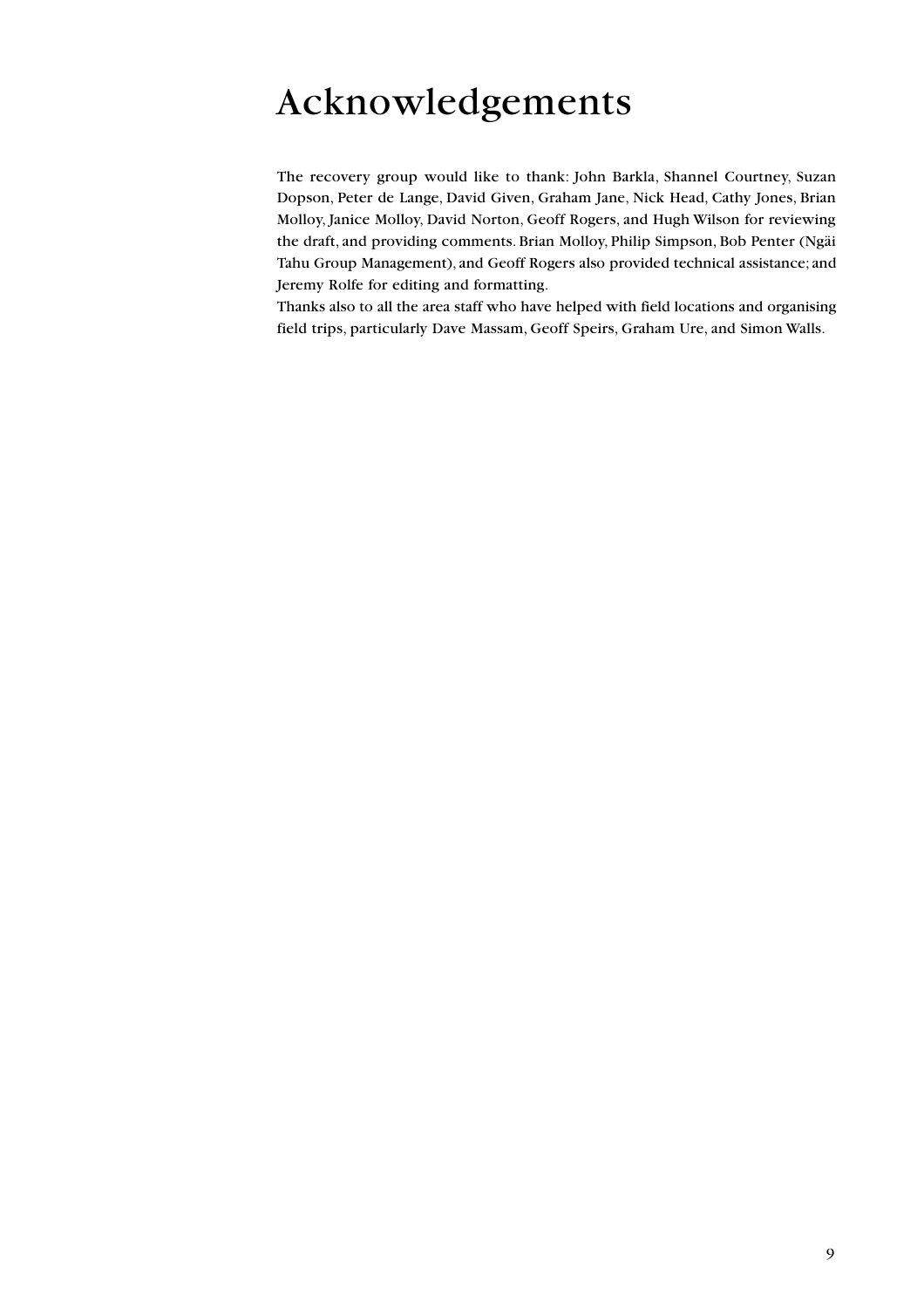### Selected bibliography and further reading

Allan, H.H. 1961: Flora of New Zealand. Volume 1. *Government Printer, Wellington.* 1085 pp Cameron, E.K.; de Lange, P.J.; Given, D.R.; Johnson, P.N; Ogle, C.C. 1995: Threatened and local plant lists (1995 revision). *New Zealand Botanical Society Bulletin 39:* 16-28.

- Cooper, R.C. 1956: The Australian and New Zealand species of *Pittosporum*. *Annals of the Missouri Botanical Garden 43:*87 - 88.
- Druce, A.P. 1991: Indigenous higher plants of New Zealand. *Unpublished checklist. DSIR Land Resources, Lower Hutt, Wellington.*
- Eagle, A. 1982: Eagles trees and shrubs of New Zealand. Second series. *Collins, Auckland.*
- Joyce, L. 1993: Animal Browse of *Pittosporum patulum* seedlings: Chalice-Patriarch Ridge, northwest Nelson. *Unpublished Diploma in Wildlife Management Thesis, University of Otago.* 19 pp.

Metcalf, L.J. 1991: The cultivation of New Zealand trees and shrubs. *Reed*. 354 pp.

- Molloy, J.; Davis, A.; Tisdall, C. 1994: Setting priorities for the conservation of New Zealand's threatened plants and animals (second edition). *Department of Conservation, Wellington.*
- Poole, A.L.; Adams, N.M. 1986: Trees and shrubs of New Zealand. *GP Publishing, Wellington.*
- Webb, C.J.; Sykes, W.R.; Garnock-Jones, P.J. 1988: Flora of New Zealand. Volume IV. Naturalised Pteridophytes, Gymnosperms, Dicotyledons. *Botany Division, Department of Scientific and Industrial Research, Christchurch.* 1365 pp.
- Wilson, H.D.; Galloway, T. 1993: Small-leaved shrubs of New Zealand. *Manuka Press, Christchurch*. pp. 81-82.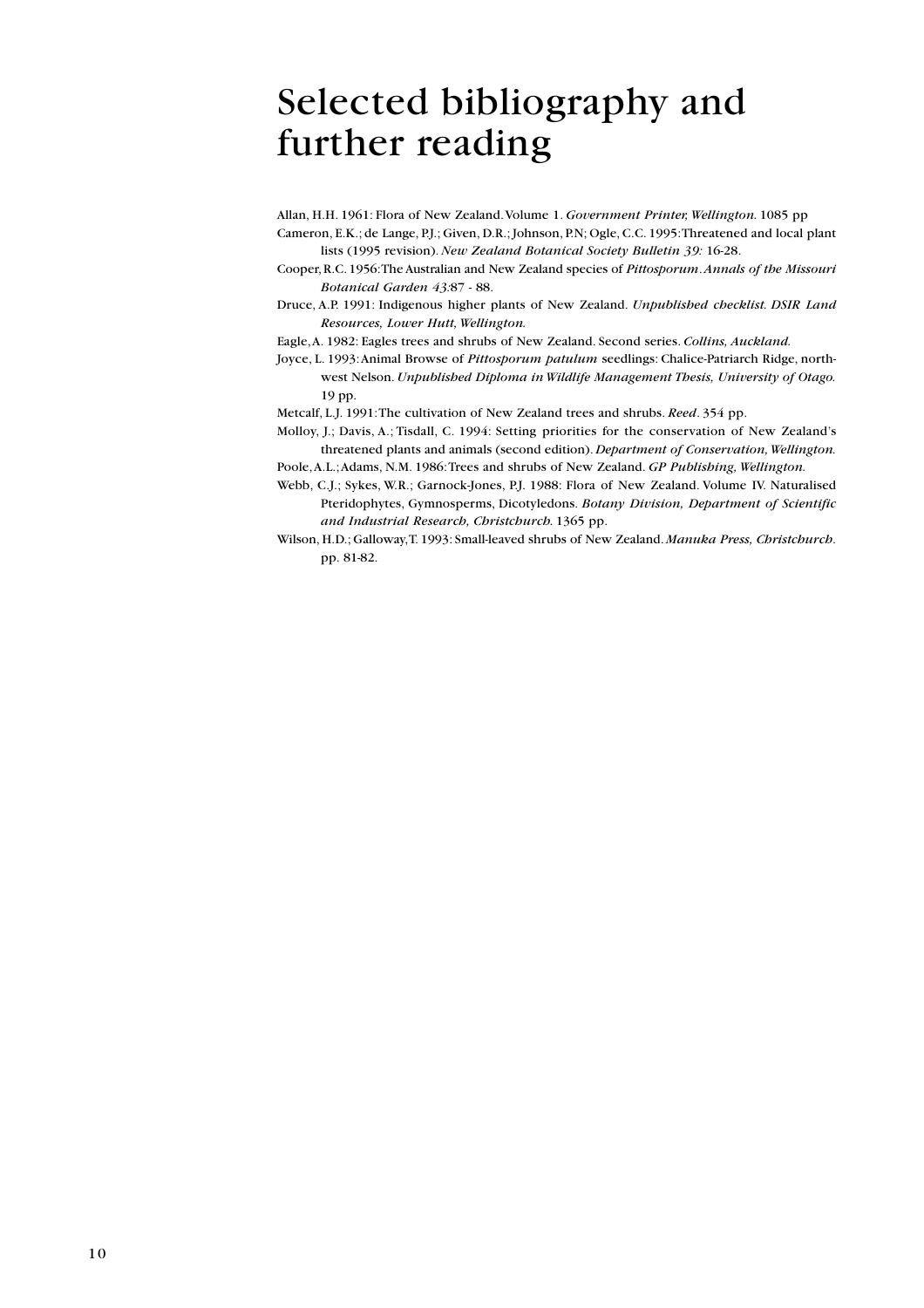## Appendix 1: Published Recovery Plans

| <b>RECOVERY PLAN</b>            | $\#$           | COST    | YEAR APPROVED |
|---------------------------------|----------------|---------|---------------|
| Weka                            | 29             | (15)    | Approved 1999 |
| Pittosporum patulum             | 28             | (15)    | Approved 1999 |
| Cyclodina skinks                | 27             | $(*15)$ | Approved 1999 |
| Coastal cress                   | 26             | (15)    | Approved 1999 |
| Threatened weta                 | 25             | $(*15)$ | Approved 1998 |
| Striped skink                   | 24             | $(*15)$ | Approved 1998 |
| Fairy tern                      | 23             | (15)    | Approved 1997 |
| Blue duck                       | 22             | $(*15)$ | Approved 1997 |
| Kakapo                          | 21             | $(*15)$ | Approved 1996 |
| Stitchbird                      | 20             | $(*15)$ | Approved 1996 |
| Brown teal                      | 19             | (15)    | Approved 1996 |
| Native frogs                    | 18             | (15)    | Approved 1996 |
| New Zealand (Hooker's) Sea Lion | 17             | $(*15)$ | Approved 1995 |
| Dactylanthus taylorii           | 16             | $(*15)$ | Approved 1995 |
| Bat (Peka peka)                 | 15             | (15)    | Approved 1995 |
| Otago and grand skinks          | 14             | $(*15)$ | Approved 1995 |
| Giant land snail                | 13             | $(*15)$ | Approved 1995 |
| Takahe                          | 12             | (15)    | Approved 1994 |
| South Island saddleback         | 11             | $(*15)$ | Approved 1994 |
| New Zealand Dotterel            | 10             | $(*15)$ | Approved 1993 |
| Tuatara                         | 9              | ( \$15) | Approved 1993 |
| Kowhai ngutukaka                | 8              | (15)    | Approved 1993 |
| Subantarctic teal               | 7              | (15)    | Approved 1993 |
| Mohua (yellowhead)              | 6              | $(*15)$ | Approved 1993 |
| Chevron skink                   | 5              | $(*15)$ | Approved 1993 |
| Black stilt                     | $\overline{4}$ | (15)    | Approved 1993 |